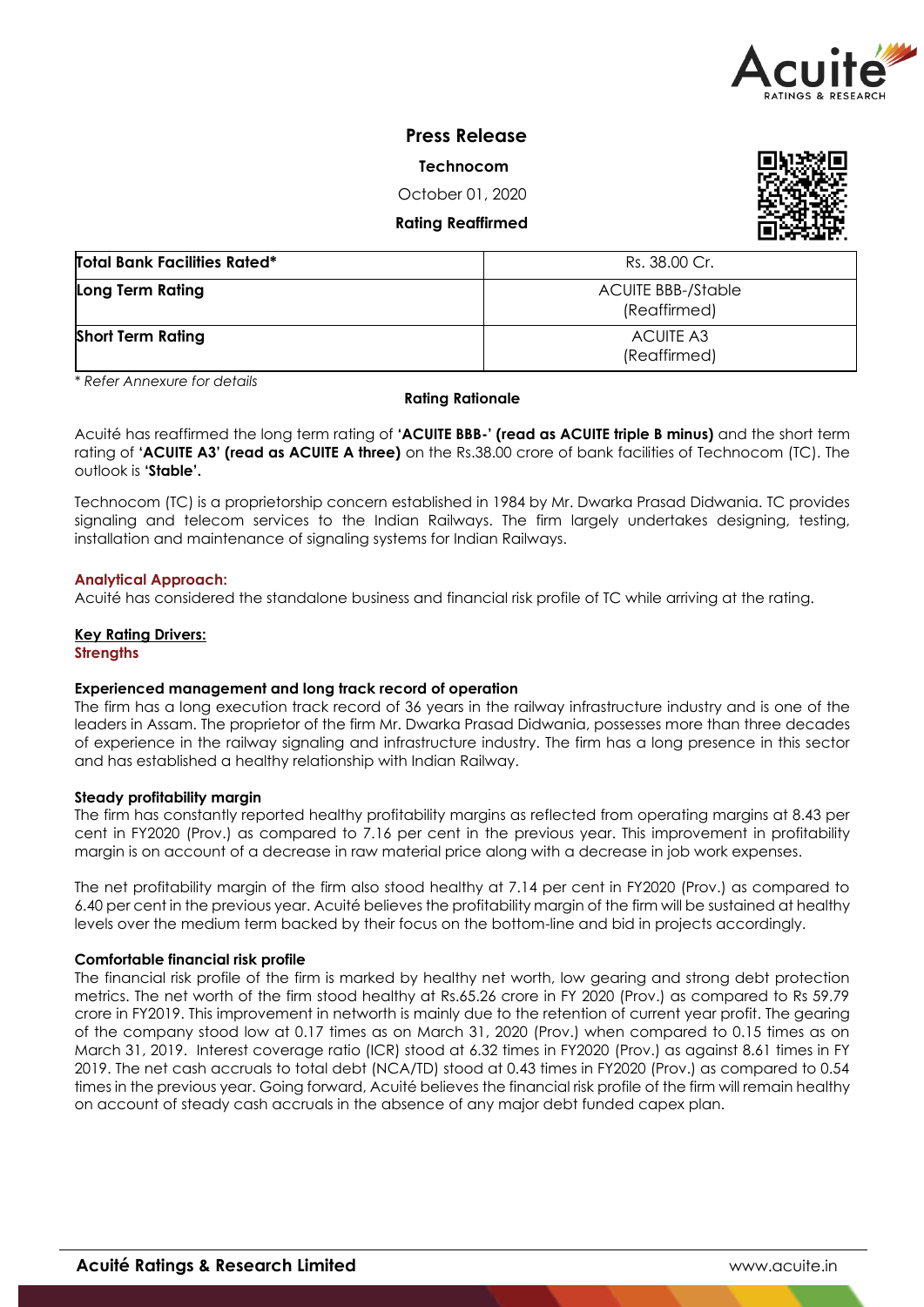

### **Weaknesses**

### **Working capital intensive nature of operation**

The working capital intensive nature of operation marked by high gross current asset (GCA) days of 265 days in FY2020 (Prov.) as compared to 222 days in the previous year. This is on account of high inventory days of the firm at 238 days in FY2020 (Prov.) as against 151 days in the previous year. This high inventory day of the firm is mainly due to increase in work-in-progress inventory during the year-end, which coincided with the lockdown period. The debtor days of the firm stood comfortable at 42 days in FY2020 (Prov.) as compared to 49 days in the previous year.

#### **Moderate scale of operation**

Though the firm has started operation since 1984, the revenue of the firm stood moderate at Rs.63.69 crore in FY2020 (Prov.) as compared to Rs.75.58 crore in the previous year. The revenue of the firm has declined on account of lower execution of the project during March 2020 due to the outbreak of COVID-19. The firm has earned Rs.10.00 crore till August 2020 (Provisional). However, the firm has a healthy unexecuted order book of Rs.126.53 crore as on August 2020 imparting revenue visibility over the medium term.

#### **Rating Sensitivity**

- Scaling up of operations while maintaining their profitability margin
- Working capital management

#### **Material Covenant**

None

#### **Liquidity Position: Adequate**

The firm has adequate liquidity marked by moderate net cash accruals of Rs.4.63 crore as against nil long term debt obligations in FY2020 (Prov.). The cash accruals of the firm are estimated to remain in the range of around Rs. 3.48 crore to Rs. 5.84 crore during 2021-23 against Rs. 0.24 crore in FY2022 and Rs.0.48 crore in FY2023 of long term debt obligation. The bank limit of the firm has been only ~ 20 percent utilized during the last seven months ended in August 2020. Further, the liquidity of the firm is also strengthened by the unencumbered cash of Rs.0.26 crore. The current ratio of the firm also stood healthy at 2.81 times in FY2020 (Prov.). The working capital management of the firm is marked by Gross Current Asset (GCA) days of 265 days in FY2020 (Prov.). Moreover, the firm has availed the loan moratorium till Aug 2020 for cash credit. The firm has also been sanctioned with COVID emergency fund of Rs.1.47 crore, which is yet to be disbursed. The said loan is to be repaid in 4 years, including 1 year of a moratorium. Hence, Acuité believes that this short term funding will further ease the liquidity position of the firm. Acuité believes that the liquidity of the firm is likely to remain strong over the medium term on account of healthy cash accruals against long term debt repayments over the medium term.

#### **Outlook: Stable**

Acuité believes the outlook on TC's rated facilities will remain 'Stable' over the medium term on account of the firm's experienced management and long track record of operations. The outlook may be revised to 'Positive' if the firm registers a sustained growth in revenue while sustaining profit margins and maintaining a comfortable financial risk profile. Conversely, the outlook may be revised to 'Negative' if there is a steep decline in the firm's operating profit margins or in case of a significant deterioration in the firm's capital structure on account of larger than envisaged working capital borrowings and further deterioration in working capital management.

|                               | Unit    | FY20 (Prov.) | FY19 (Actual) |
|-------------------------------|---------|--------------|---------------|
| Operating Income              | Rs. Cr. | 63.69        | 75.58         |
| <b>PAT</b>                    | Rs. Cr. | 4.55         | 4.84          |
| PAT Margin                    | (%)     | 7.14         | 6.40          |
| Total Debt/Tangible Net Worth | Times   | 0.17         | 0.15          |
| <b>PBDIT/Interest</b>         | Times   | 6.32         | 8.61          |

#### **About the Rated Entity - Key Financials**

**Status of non-cooperation with previous CRA (if applicable)** None **Any other information** None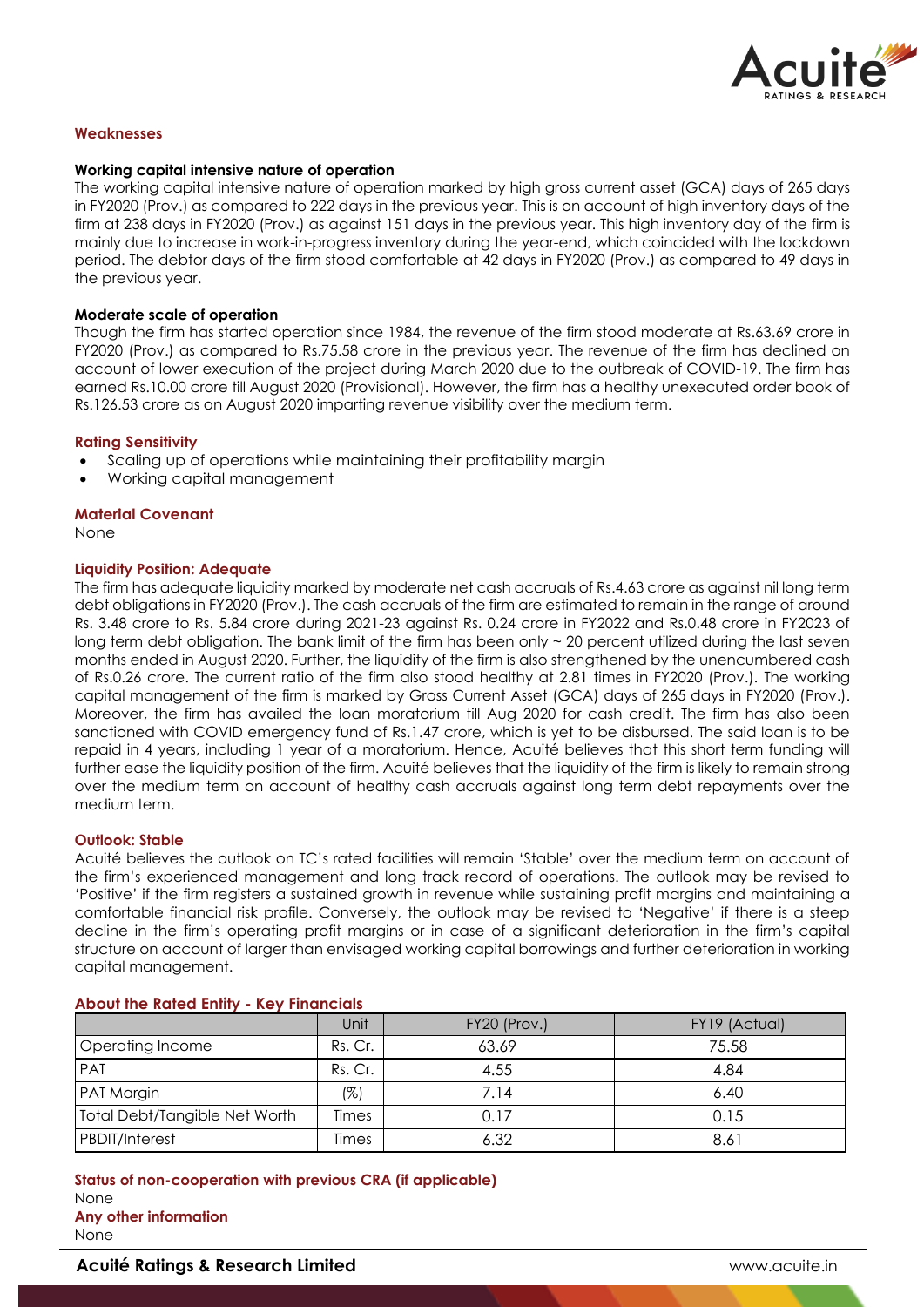

# **Applicable Criteria**

- Default Recognition –https://www.acuite.in/view-rating-criteria-52.htm
- Infrastructure Entities https://www.acuite.in/view-rating-criteria-51.htm
- Financial Ratios And Adjustments https://www.acuite.in/view-rating-criteria-53.htm

# **Note on complexity levels of the rated instrument**

https://www.acuite.in/view-rating-criteria-55.htm **Rating History (Upto last three years)**

| Date            | Name of Instrument /<br><b>Facilities</b> | <b>Term</b> | Amount (Rs. Cr.) | <b>Ratings / Outlook</b>                  |
|-----------------|-------------------------------------------|-------------|------------------|-------------------------------------------|
| $31 - Jan-2019$ | Cash Credit                               | Long Term   | 10.00            | <b>ACUITE BBB-/Stable</b><br>(Reaffirmed) |
|                 | <b>Bank Guarantee</b>                     | Short Term  | 28.00            | <b>ACUITE A3</b><br>(Reaffirmed)          |
| 27-Dec-2017     | Cash Credit                               | Long Term   | 6.00             | <b>ACUITE BBB-/Stable</b><br>(Upgraded)   |
|                 | <b>Bank Guarantee</b>                     | Short Term  | 15.00            | <b>ACUITE A3</b><br>(Upgraded)            |
| 02-Dec-2016     | Cash Credit                               | Long Term   | 6.00             | <b>ACUITE BB+/Stable</b><br>(Downgraded)  |
|                 | <b>Bank Guarantee</b>                     | Short Term  | 10.00            | ACUITE A4+<br>(Downgraded)                |

### **\*Annexure – Details of instruments rated**

| Name of the<br><b>Facilities</b> | Date of<br><i><u><b>Issuance</b></u></i> | <b>Coupon Rate</b> | <b>Maturity Date</b> | Size of the Issue<br>(Rs. Crore) | <b>Ratings/Outlook</b>                    |
|----------------------------------|------------------------------------------|--------------------|----------------------|----------------------------------|-------------------------------------------|
| Cash Credit                      | Not Applicable                           | Not Applicable     | Not Applicable       | 10.00                            | <b>ACUITE BBB-/Stable</b><br>(Reaffirmed) |
| Bank Guarantee I                 | Not Applicable                           | Not Applicable     | <b>March 2022</b>    | 28.00                            | <b>ACUITE A3</b><br>(Reaffirmed)          |

# **Contacts:**

| <b>Analytical</b>                                | <b>Rating Desk</b>           |
|--------------------------------------------------|------------------------------|
| Pooja Ghosh                                      | Varsha Bist                  |
| Head-Corporate and Infrastructure Sector Ratings | Senior Manager - Rating Desk |
| Tel: 033-66201203                                | Tel: 022-49294011            |
| pooja.ghosh@acuite.in                            | rating.desk@acuite.in        |
| <b>Abhishek Dey</b>                              |                              |
| <b>Rating Analyst</b>                            |                              |
| Tel: 033-66201208                                |                              |
| abhishek.dey@acuite.in                           |                              |

# **About Acuité Ratings & Research:**

Acuité Ratings & Research Limited is a full-service Credit Rating Agency registered with the Securities and